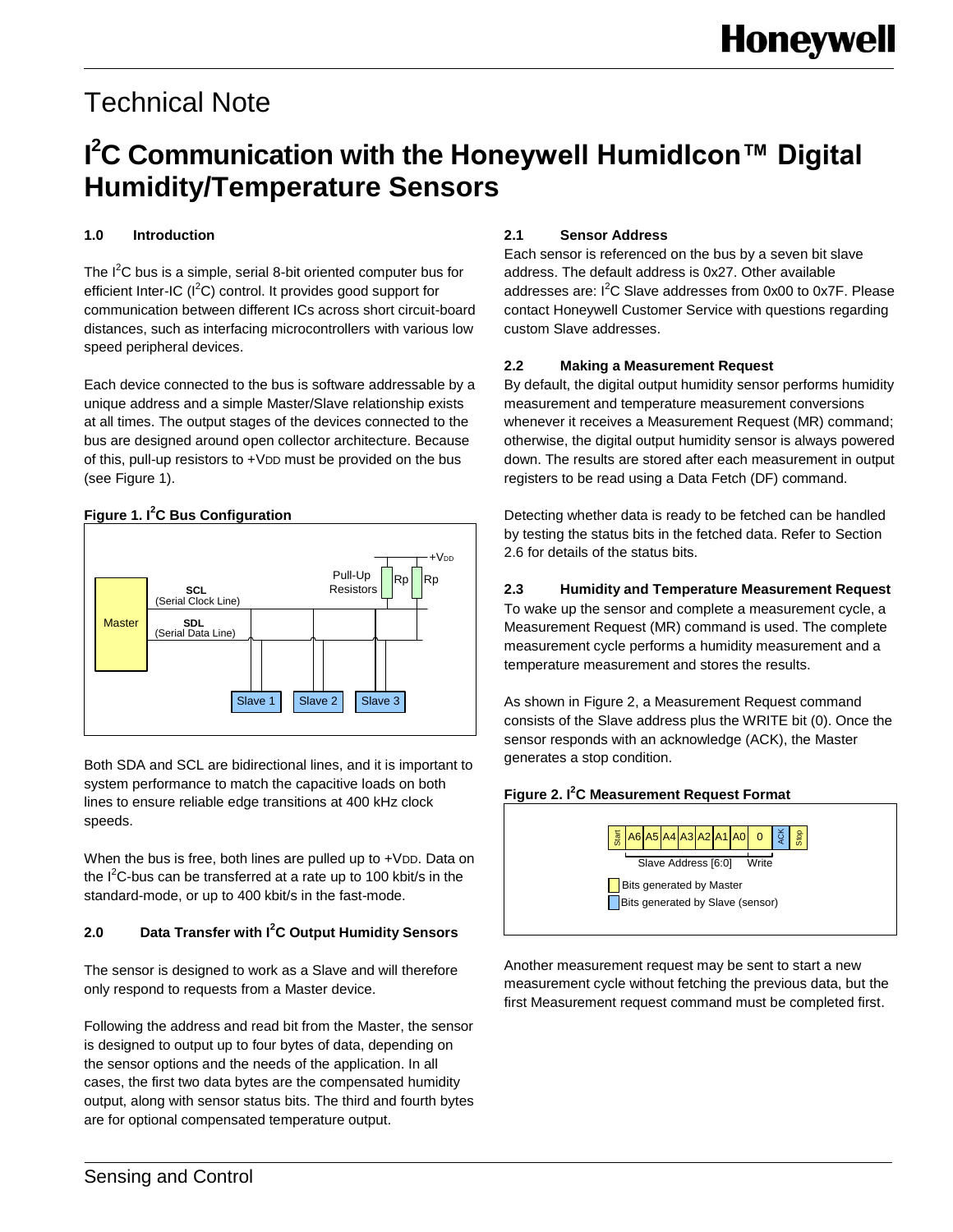## **I <sup>2</sup>C Communication with the Honeywell HumidIcon™ Digital Humidity/Temperature Sensors**

#### **2.4 Humidity Data Fetch**

To read out a compensated humidity reading, the Master generates a START condition and sends the sensor Slave address followed by a read bit (shown in Figure 2). After the sensor generates an acknowledge (ACK), it will transmit up to four bytes of data – the first two bytes containing the compensated temperature output and the second two bytes containing the optional compensated temperature output.

The Master must acknowledge the receipt of each byte, and can terminate the communications by sending a Not Acknowledge (NACK) bit followed by a STOP bit after receiving both bytes of data as shown in Figure 3.

#### **Figure 3. I<sup>2</sup>C Humidity Measurement Data Fetch Format, Two Byte Data Read**



#### **2.5 Humidity and Temperature Data Fetch**

The optional corrected temperature data is read out with 14 bit resolution. By reading out the third and fourth bytes of data from the sensor, the complete 14 bit optional compensated temperature value may be read.

When reading the full 14 bit resolution temperature output, the two least significant bits of the fourth data byte are "Do Not Care" and should be ignored (see Figure 4.)

#### **NOTICE**

For a sensor that does not offer the optional compensated temperature output, the sensor will still output the third and fourth bytes of data. However, the information contained in these bytes is non-corrected data, and should not be used.

#### **Figure 4. Humidity and Temperature Data Fetch, Four Byte Data Read**



#### **2.6 Status Bits**

Honeywell digital output humidity sensors offer status bits to ensure robust system operation in critical applications. The sensor status is indicated by the first two Most Significant Bits of Data Byte 1 (see Table 1).

When the status bits read "01", "Stale" data is indicated. This means that the data in the output buffer of the sensor has already been fetched by the master, and has not yet been updated with the new data from the current measurement cycle. This can happen when the master polls the data quicker than the sensor can update the output buffer.

#### **Table 1. Diagnostic Conditions Indicated by Status Bits**

| <b>Status Bits</b> |    | <b>Definition</b>                                                                                                                                          |
|--------------------|----|------------------------------------------------------------------------------------------------------------------------------------------------------------|
| S1                 | S0 |                                                                                                                                                            |
|                    | 0  | Normal Operation, Valid Data that has not<br>been fetched since the last measurement<br>cycle.                                                             |
| O                  | 1  | Stale Data: Data that has already been<br>fetched since the last measurement cycle, or<br>data fetched before the first measurement<br>has been completed. |
|                    | O  | Device in Command Mode <sup>1</sup>                                                                                                                        |
|                    |    | Not Used.                                                                                                                                                  |

Note 1: Command Mode is used for programming the sensor. This mode should not be seen during normal operation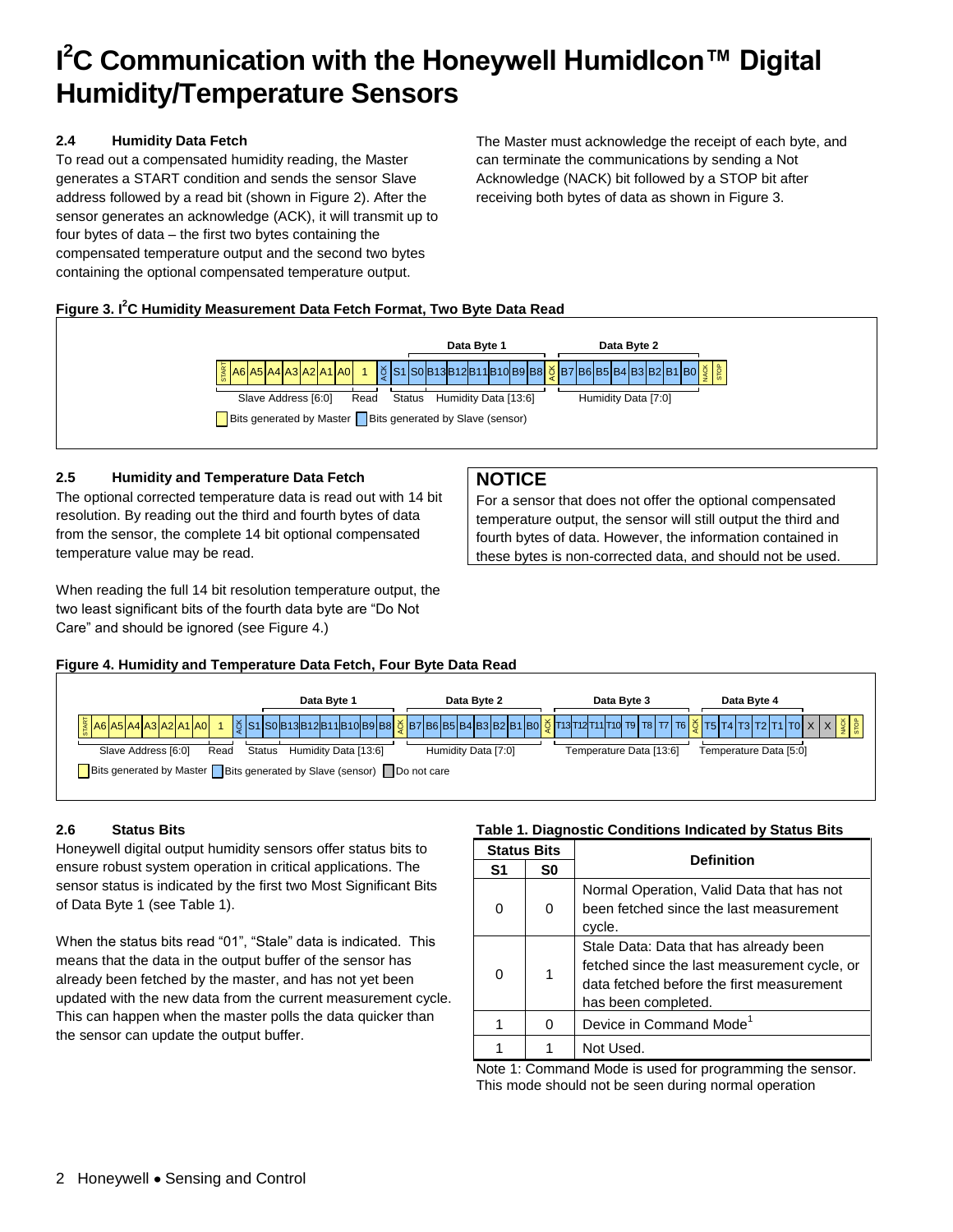## **I <sup>2</sup>C Communication with the Honeywell HumidIcon™ Digital Humidity/Temperature Sensors**

#### **3.0 Measurement Cycle**

Figure 5 shows the measurement cycle for the humidity sensor. The measurement cycle duration is typically 36.65 ms for temperature and humidity readings.

#### **Figure 5. Measurement Cycle for Humidity and Temperature Measurement**



#### **4.0 Calculation of the Humidity from the Digital Output**

The output of the device is simply a 14 bit number representing between 0 %RH and 100 %RH (see Equation 1):

$$
0 %RH = 0
$$
 counts  
100 %RH =  $2^{14}$  - 2 counts

#### **Equation 1: Humidity Conversion Function**

Humidity (%RH) =  $\frac{\text{Humidity Output Count}}{(2^{14} - 8)}$ <u>y Output Count</u> <sub>x 100%</sub><br>(2<sup>14</sup> - 2)

#### **5.0 Calculation of Optional Temperature from the Digital Output**

For sensors with the optional compensated temperature output, the output of the device is simply a 14 bit number representing between -40 $\degree$ C and 125 $\degree$ C (see Equation 2):

-40 °C = 0 counts  
125 °C = 
$$
2^{14}
$$
 - 2 counts

#### **Equation 2: Temperature Conversion Function**

Temperature (°C) =  $\frac{\text{Temperature Output} \text{Count}}{(2)^{14} - 2}$ <u>ure Output Count</u> x 165 - 40<br>(2<sup>14</sup> - 2)

#### **6.0 Timing and Level Parameters (See Figure 6.)**



**Note:** Combined low and high widths must equal or exceed minimum SCL period.